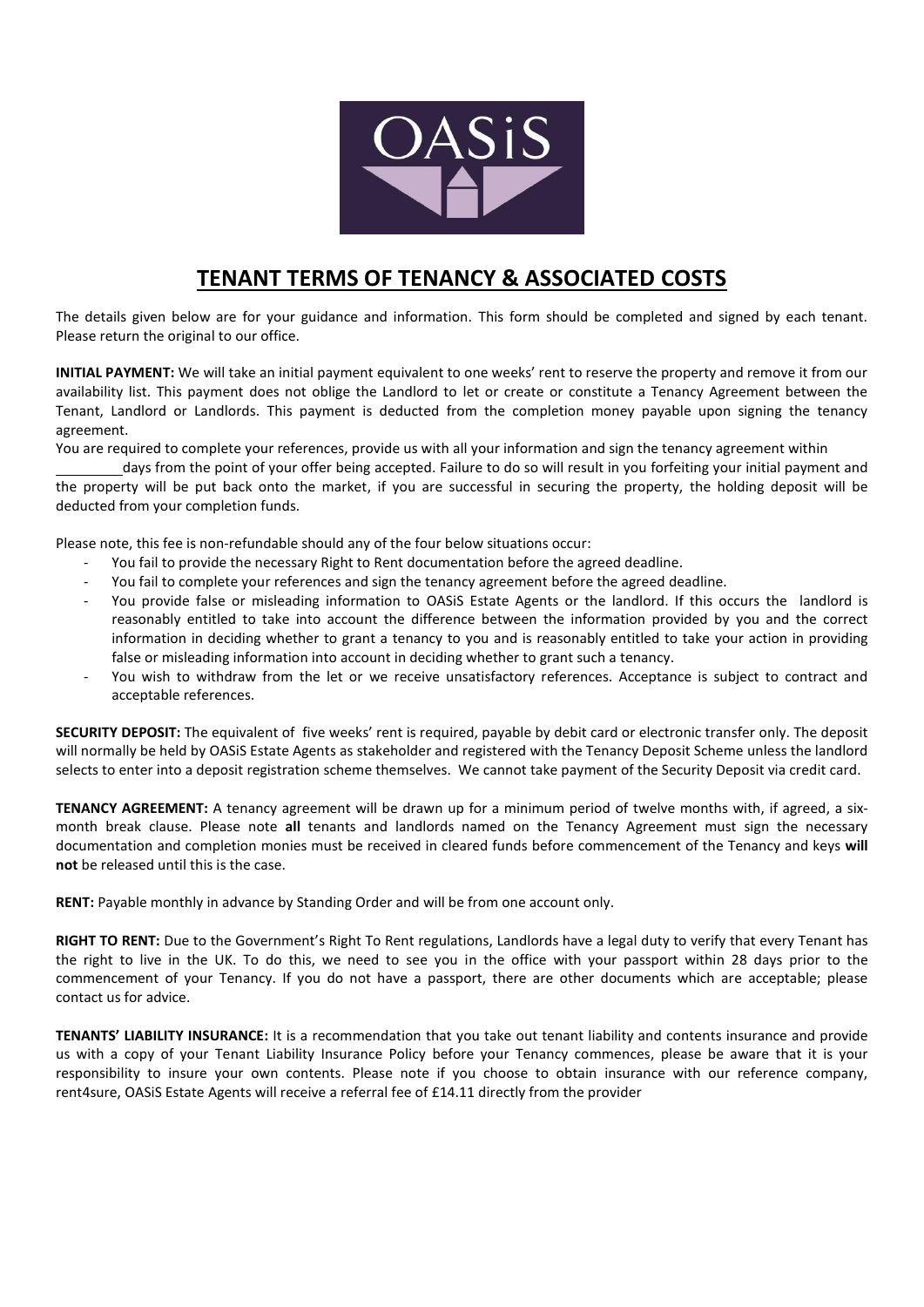

**EARLY TERMINATION/DEED OF SURRENDER:** A tenancy agreement is legally binding for the agreed stated period and you are liable for the rent and utilities during this term. Any requests to break your agreement must be provided in writing and is subject to approval from the landlord. If the landlord agrees to release you from the tenancy, one of the following will apply:

- You will be liable to pay the rest of the rent due for the remaining rental period upfront before the deed of surrender paperwork will be provided Or
- You will be liable for the landlord's remarketing costs and agency fees associated with finding a new tenant and all outstanding rent until the new tenant moves in. Deed of surrender paperwork will only be provided once the landlord's fees are paid by yourself, all outstanding rent has been settled and the new tenant has signed the tenancy agreement and given consideration. These costs are:

**Landlord administration- £390 inc. VAT Reference for new tenant- £72 inc. VAT per person, £90 inc. VAT per guarantor Check out/Check in Fee- Between £134-£300 inc. VAT dependent on property size and furnishings** 

**LATE RENT FEE:** OASiS Estate Agents and the landlord reserve the right to charge interest on late rent payments (which is more than 14 days overdue) and is chargeable at 3% above the Bank of England base rate, calculated day to day from the date the invoice is due.

**KEY/ SECURITY FOB REPLACEMENT:** If you fail to return all keys at the end of your tenancy or lose any keys during your tenancy, the landlord/OASiS Estate Agents reserve the right to forward on any reasonable costs they incur to you in relation to any replacements.

**BREACH OF TENANCY:** The landlord reserves the right to forward on any costs that they incur which are caused by the tenant breaching the tenancy agreement. Please see our 'Price List & booking form for Safety Services' for a list of charges.

| <b>First Month's Rent in Advance</b>                     |     |
|----------------------------------------------------------|-----|
| <b>Security Deposit (Equivalent to Five Weeks' Rent)</b> |     |
| <b>Sub Total</b>                                         |     |
| Less Initial Payment (Equivalent to One Week's Rent)     | - f |
|                                                          |     |
| <b>Total Amount Due on Date of Tenancy Commencement</b>  |     |

Please be aware that the total figure is due once the tenancy agreement has been signed and is payable only in cleared funds. The funds must be cleared into our account before your completion date. **Please note we cannot accept payment before all parties have signed the tenancy agreement.** A banker's draft can be paid on the day of move-in, but a building society cheque must be paid 5 working days before and debit card payments and bank transfers must be made 3 working days before to allow time for the money to clear. Please make payments to the following account, with the property address as a reference:

OASiS ESTATE AGENTS Client Account No. 1 Account No. 23663280 Sort Code. 40-25-02